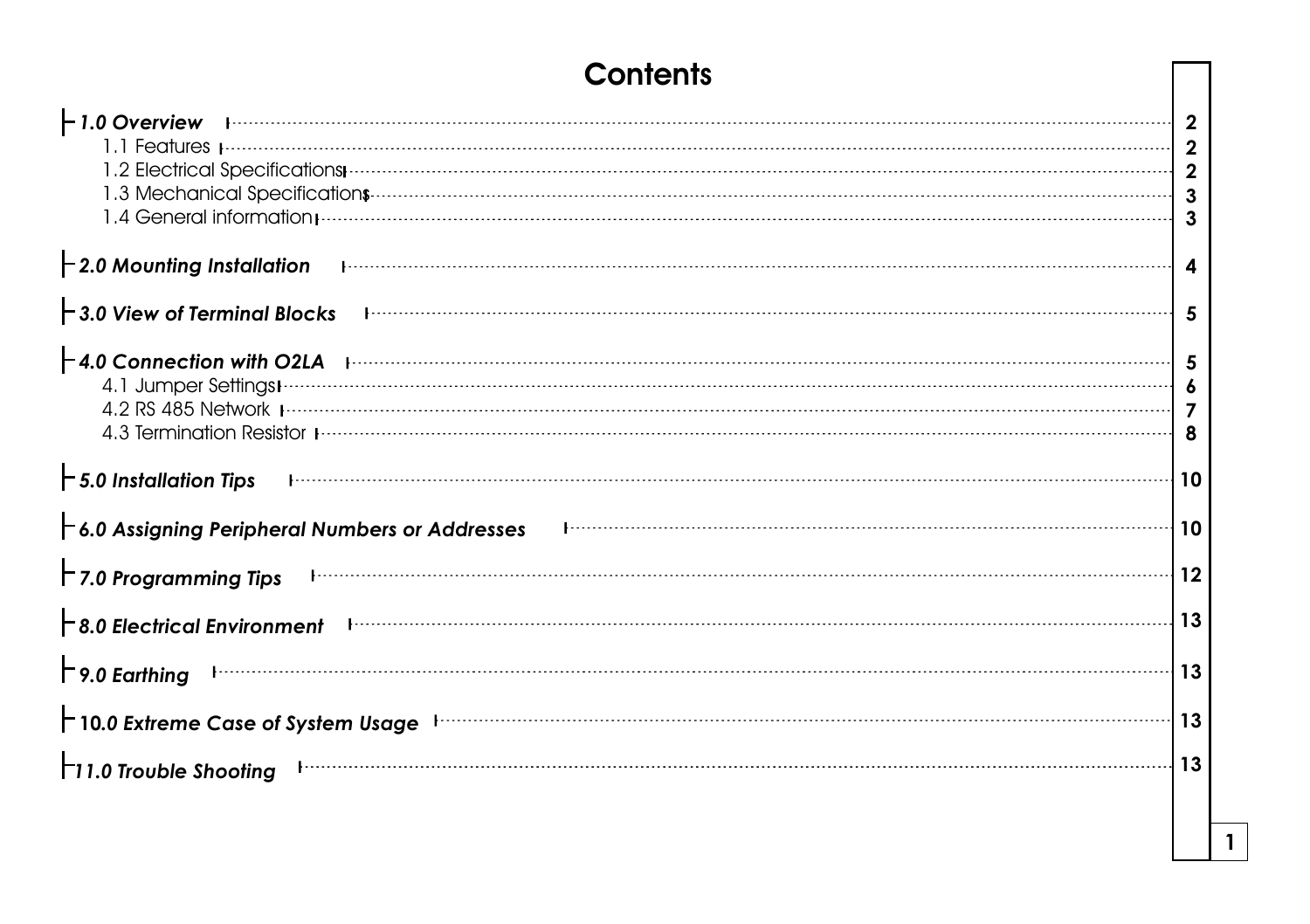# **1.0 Overview**

The EW Extension Unit is designed for the modular expansion of an O2LA installation via the RS485 communication bus. Each EW unit supports two Wiegand 26-bit readers and two exit button inputs. It has two outputs for controlling two doors. Since it supports Wiegand-26 readers, it provides installers with total flexibility in planning installations. Three additional outputs are provided that can be utilised for different applications such as a siren, an auto-dialer, a flash, etc. In emergencies such as disrupted RS485 functioning or O2LA system failure, access can be given for up to 10 codes/cards.

#### **1.1 Features**

- Metal housing.
- RS485 connection to O2LA.
- 5 inputs (2 request-to-exit, 2 door-monitoring contacts, 1 free input).
- 5 outputs: 2 relays of 10A & 1 relay of 2A (Contact Voltage: 24V DC/120V AC). 2 transistors (250mA, Open collector).
- Sirens, auto-dialer, flash, etc can be connected.
- Tamper protection against sabotage/theft i.e. removal of the cover or the entire unit.

### **1.2 Electrical Specifications**

| Input Voltage              | $: 12-15 \vee DC(Required)$       |
|----------------------------|-----------------------------------|
| <b>Current Consumption</b> | : 60mA (Standby), 150mA (Maximum) |
| <b>Inputs</b>              | $: 2$ request-to-exit (NO)        |
|                            | 2 door-monitoring contacts (NC)   |

 1 Free input *Note: The EW has resetable fuse, which will protect the EW when AC voltage 12/24VAC is connected.* 

Outputs:

| RFI AY                                                                             | ' OA                                      |
|------------------------------------------------------------------------------------|-------------------------------------------|
| RFI AY                                                                             | 10A                                       |
| RFI AY                                                                             | 2A (directly connected to the free input) |
| <b>TRANSISTOR</b>                                                                  | 250mA, Open Collector                     |
| <b>TRANSISTOR</b>                                                                  | 250mA, Open Collector                     |
| Ouput1<br>Ouput <sub>2</sub><br>Ouput <sub>3</sub><br>Ouput4<br>Ouput <sub>5</sub> |                                           |

Default setting: Output1, Output2, Output3 & Output4 are Pulse mode set for 1second.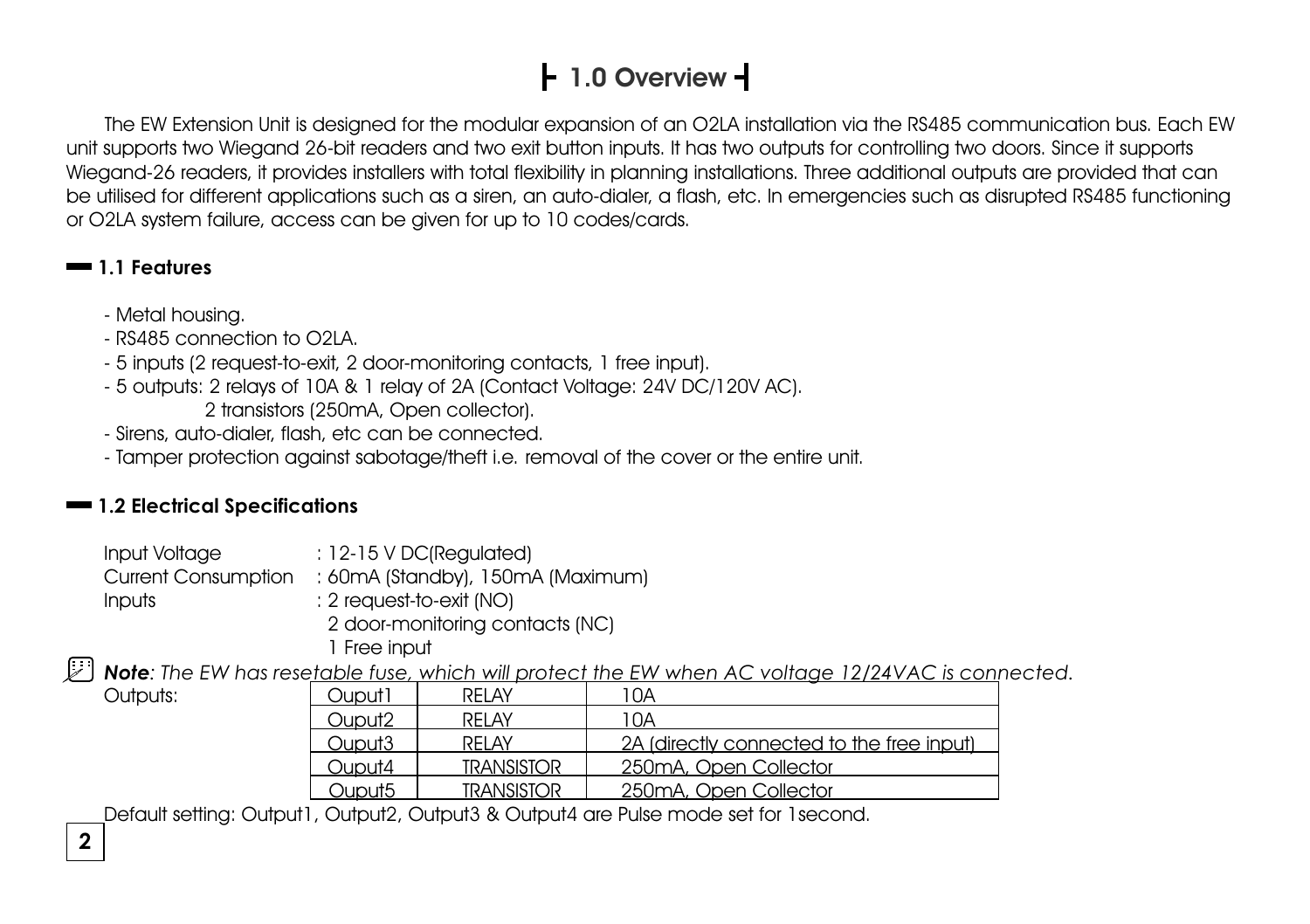Transistor outputs will be triggered as per the following table of events:

| <b>Transistor</b>         | <b>ON</b>                                                                                                          | <b>OFF</b>                                                                                                                                                                                                                                                                                                                                          |  |
|---------------------------|--------------------------------------------------------------------------------------------------------------------|-----------------------------------------------------------------------------------------------------------------------------------------------------------------------------------------------------------------------------------------------------------------------------------------------------------------------------------------------------|--|
| T4                        | "Tamper" event<br>"Forced Door" event<br>"Door open too long"                                                      | Depends on the output time set by the user (Pulse or Latch). In Pulse mode, output is<br>switched to OFF after a certain time. In both Pulse and Latch mode it can be set to OFF<br>by entering the master code in O2LA (offline) or by using the "Disable Alarm" tab on the<br>event outside Time Zone 02   Main Menu in the PRO software (online) |  |
| T5                        | "Door open too long"<br>within Time Zone 02                                                                        | When a "door closed" event occurs                                                                                                                                                                                                                                                                                                                   |  |
| Fuse<br><b>Indicators</b> | : 500mA resetable Fuse<br>Red LED indicates the power supply.<br>Green LED indicates the status of relays 1 and 2. |                                                                                                                                                                                                                                                                                                                                                     |  |

Yellow LED flickers indicating proper RS485 bus connection

#### **Mechanical Specifications 1.3**

| Dimensions (mm) | : 180 (L) x 129 (W) x 53 (H)             |
|-----------------|------------------------------------------|
| Housing         | : White Painted metal                    |
| IP Factor       | : IP31 (International Protection rating) |

#### **1.4 General information**

**Door monitoring contact**: The two inputs door contact 1(DP1) and door contact 2 (DP2), can be connected to magnetic door contact sensors to detect " forced door" and "door opened too long" conditions. These inputs will trigger transistor outputs T4 and T5 as explained above.

*Request-to-Exit button*: Allows the connection of push buttons (exit buttons) for opening a door from inside. Two inputs (PB1 and PB2) can be connected to two push buttons. When either button is pressed, the corresponding door is opened. PB1  $\rightarrow$  Relay 1,  $PB2 \rightarrow$ Relay 2.

**Tamper:** Extensive care is taken in protecting the system against sabotage/theft/man handling. In case of such an event the system triggers transistor output T4.

*Free Input*: The EW unit has provision for an additional input that can be used to integrate other security devices like smoke detectors, movement detectors, etc. This input directly triggers the free output (output 3), which can be connected to an auto-dialer, siren, flash, etc.

*Master Reset*: A push button is provided on the PCB front panel to reset the micro controller and to restore the default settings. (*See figure in Section 4.1*)

*Note: Door open too long will enable after 15 seconds.*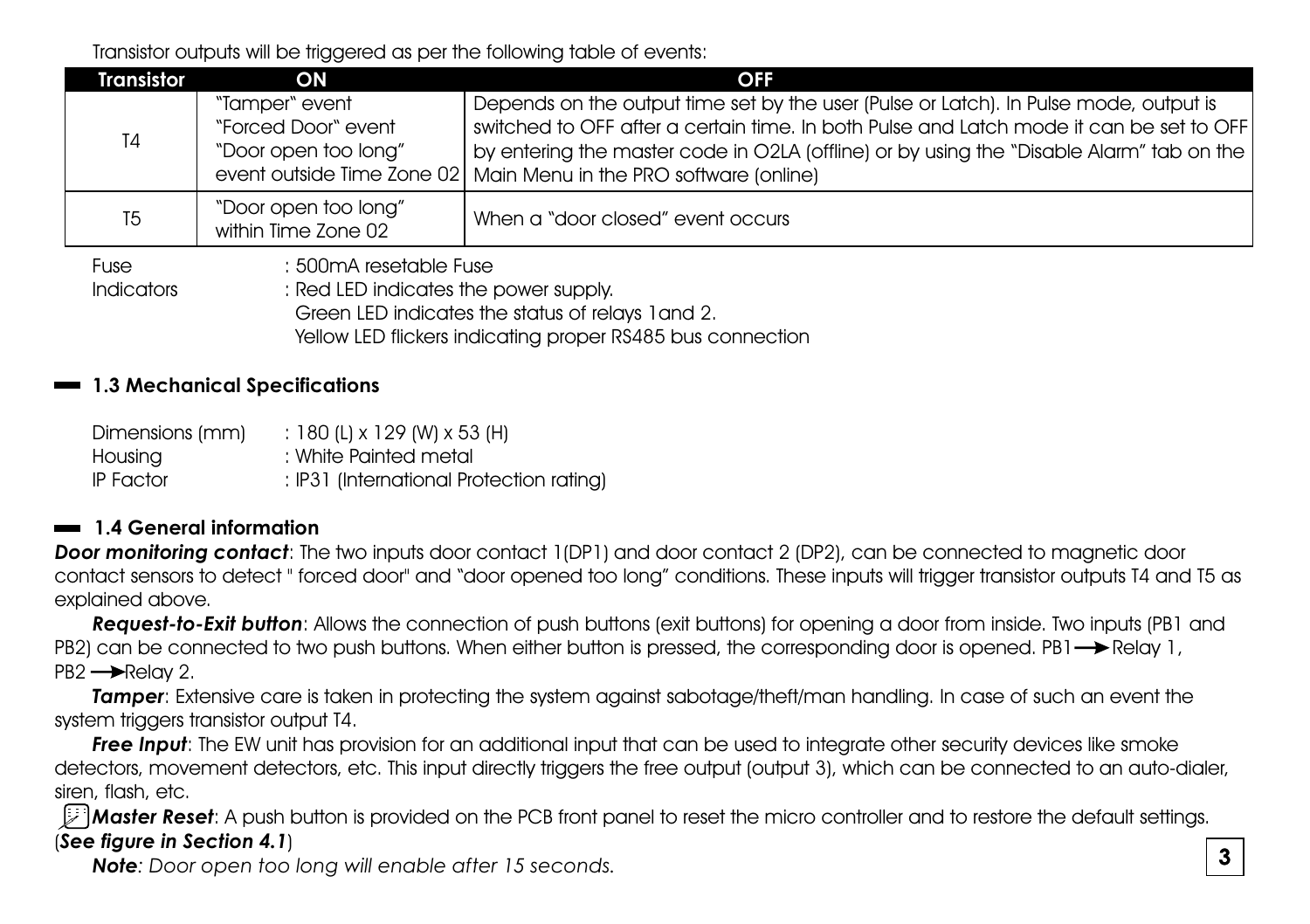# **2.0 Mounting Installation**

- 1. Identify a suitable flat surface for wall mounting.
- 2. Remove the front cover.
- 3. Using the base as a template, mark the mounting screw hole positions and drill three holes using a 6 mm bit.
- 4. Fix the base housing to the wall using the 6 mm diameter wall plugs and three wall-fixing screws (4 x 30 CSK Philips) provided.
- 5. Route the cables through the hole in the base housing.
- 6. To aid hands-free wiring to the PCB terminals hook the angled bend of the front cover to the base.
- 7. Ensure that the wiring of the EW PCB is carried out as per wiring instructions given in *Section 3*
- 8. Unhook the top-cover and align correctly to the housing.
- 9. Close and fix the top cover with the two M3x8 mm security screws using the security screwdriver provided.

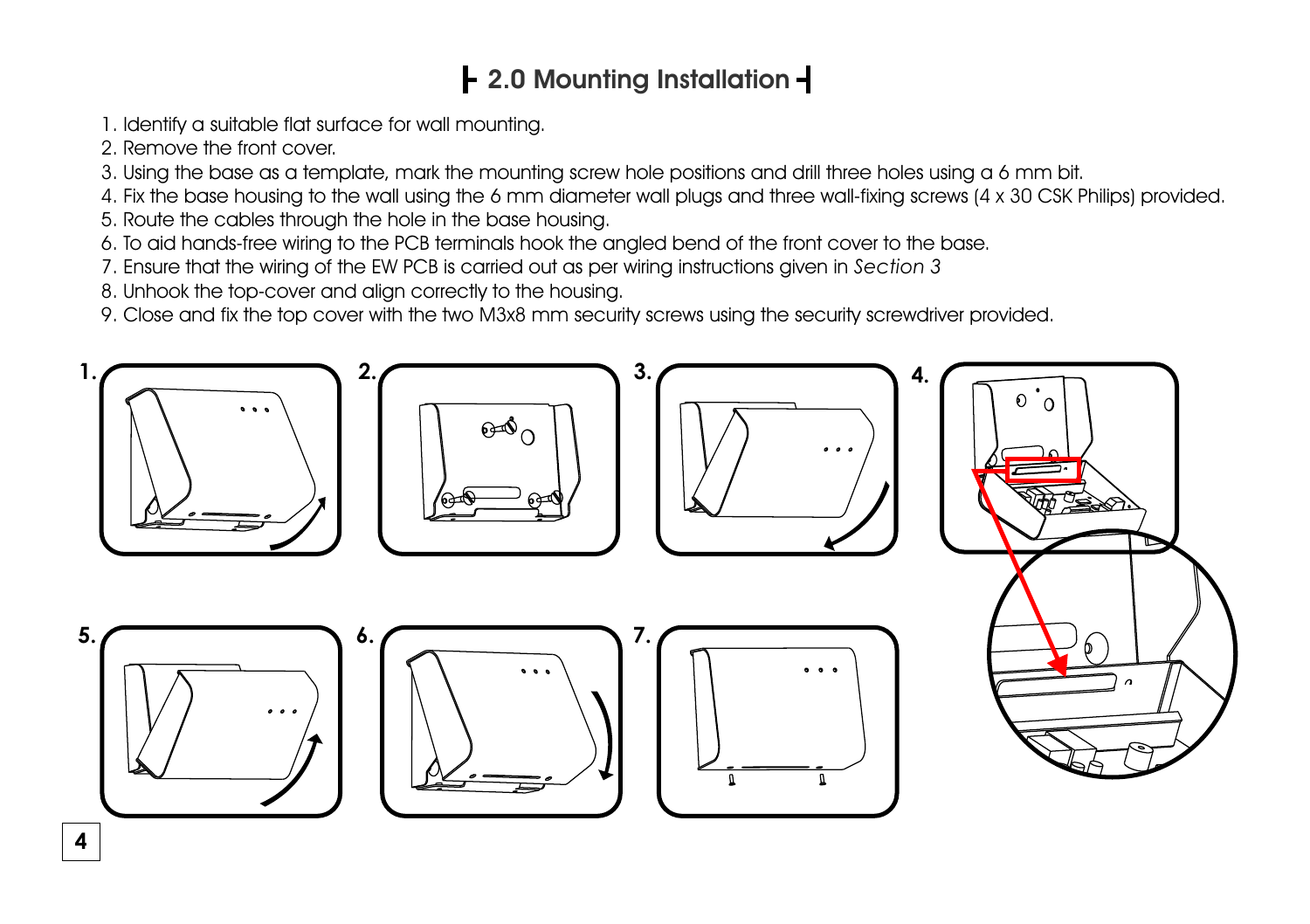

### **4.0 Connection with O2LA**

The EW unit is to be connected to the O2LA controller via the RS485 bus; once connected the EW Yellow LED will flicker to indicate proper bus communication.

- 1. Open the housing and ensure that the wiring is correctly done and the unit is connected to the RS485 bus.
- 2. Assign the peripheral number or address to the EW using the dipswitch (*refer to Section 5*)
- 3. Close the housing.
- 4. Power up the EW unit.
- 5. Once O2LA has identified the EW unit, the yellow LED starts to flicker indicating proper communication.
- 6. If the EW Yellow LED does not flicker within 60 seconds, re-check the wiring.

*Caution: If two EW's units are allocated the same address O2LA will malfunction.*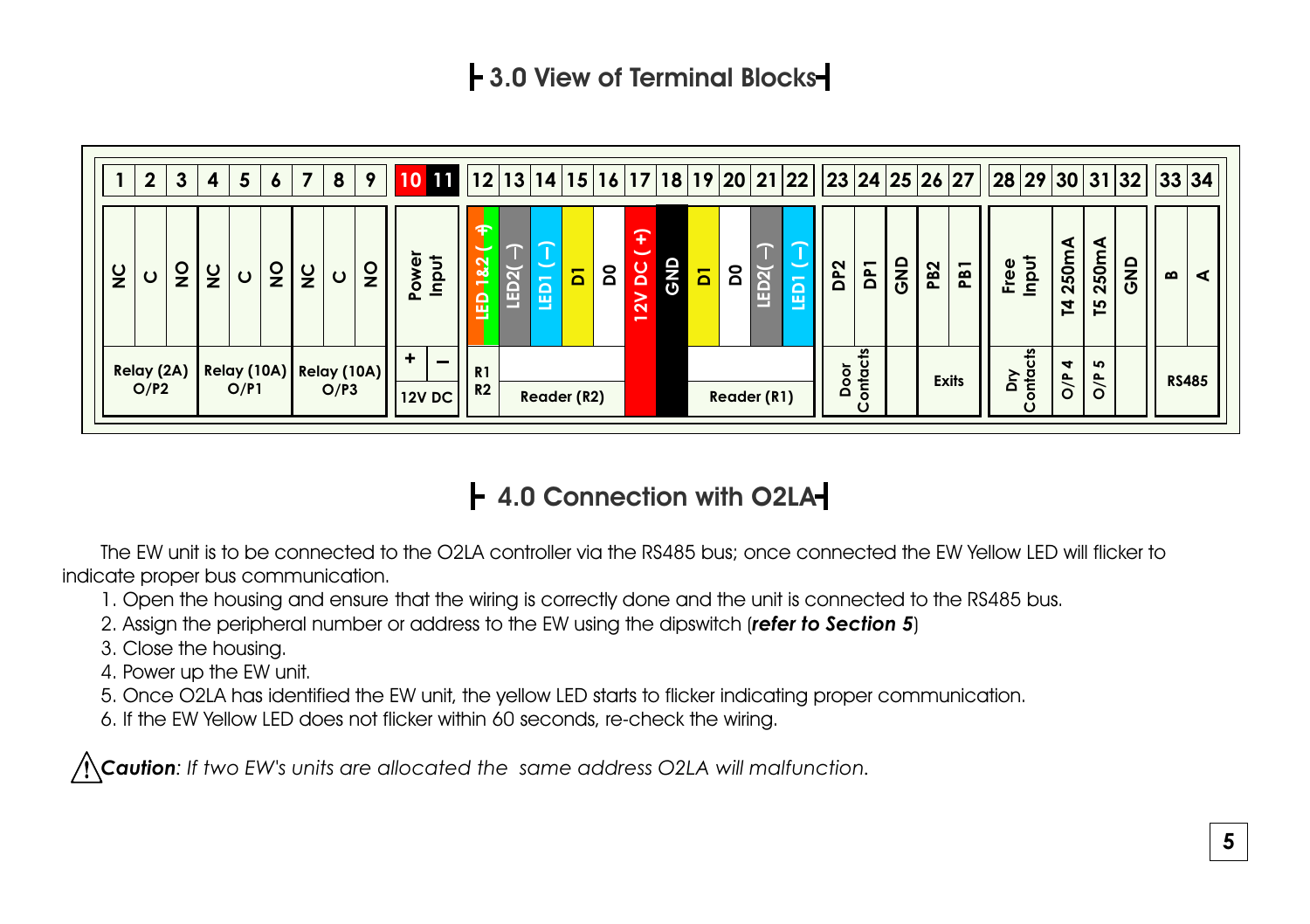#### **4.1 Jumper Settings**

The **EW** has two jumpers that need to be set for customization And proper communication.

*Jumper J2:* Is normally open. When closed, an on-board resistor of value 120 ohm will be connected across the RS485 Bus as a Termination Resistor *(Refer to Section 4.3)*.

door monitoring **(See also caution given below)**. *Jumper J7:* Is to be closed when two readers are connected to the same door as the IN (Reader 1) and the OUT (Reader 2) during Anti-Pass back mode. In this case, Door Sensor 2 (DP2) input must be Grounded and Door Sensor 1 (DP1) only is to be used for

*It may be noted that one Jumper is required to be Set in the O2LA controller.* 





**Jumper J2**: Is normally open. When closed, an on-board  *RS485 Bus as a Termination Resistor (Refer to Section 4.3). Note: The Jumpers on both end devices i.e. the O2LA* **and the EW in the network are to be properly set.** 

> *Caution: Jumper J7 must be shorted when the EW is Used in APB mode.*

**6**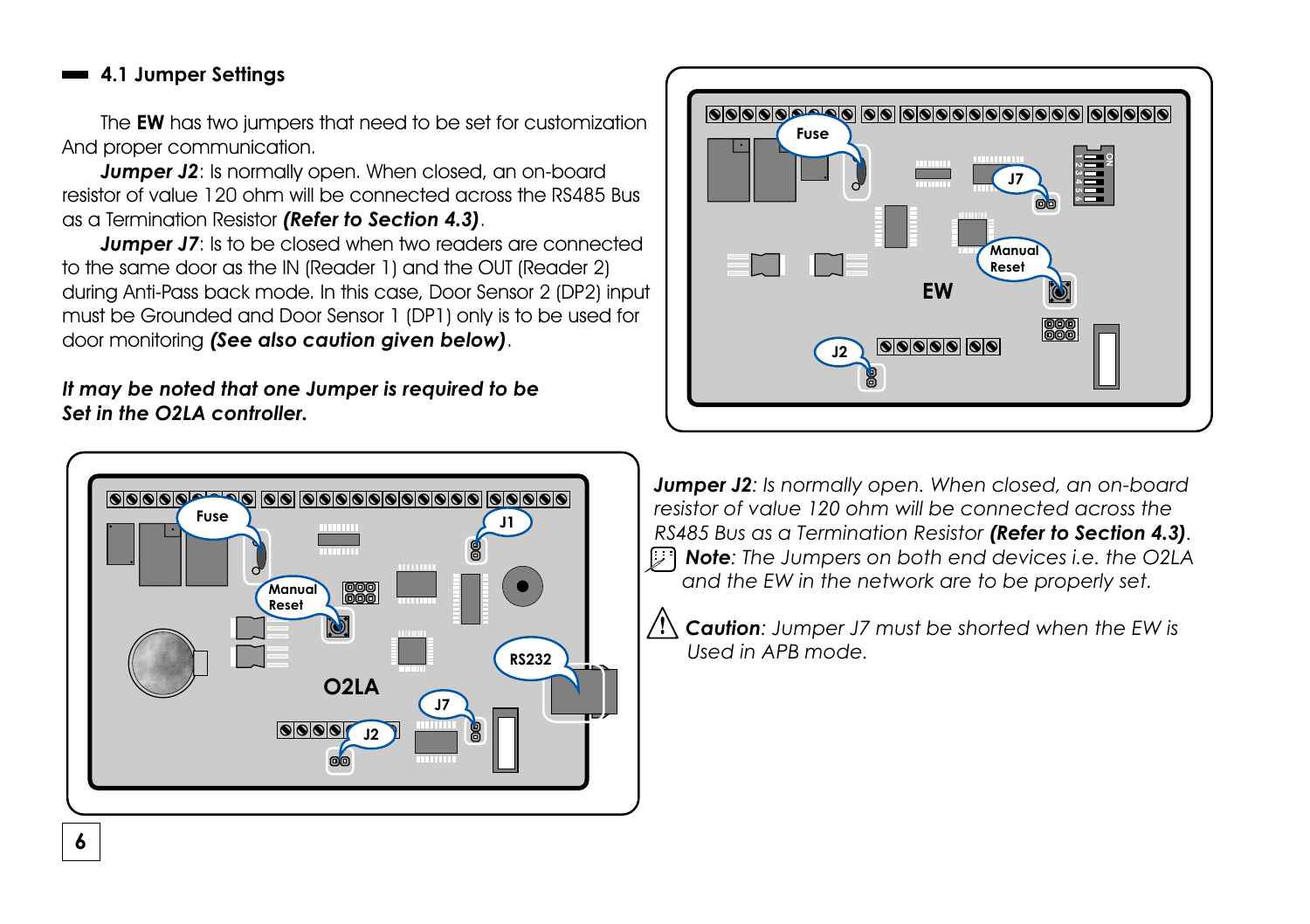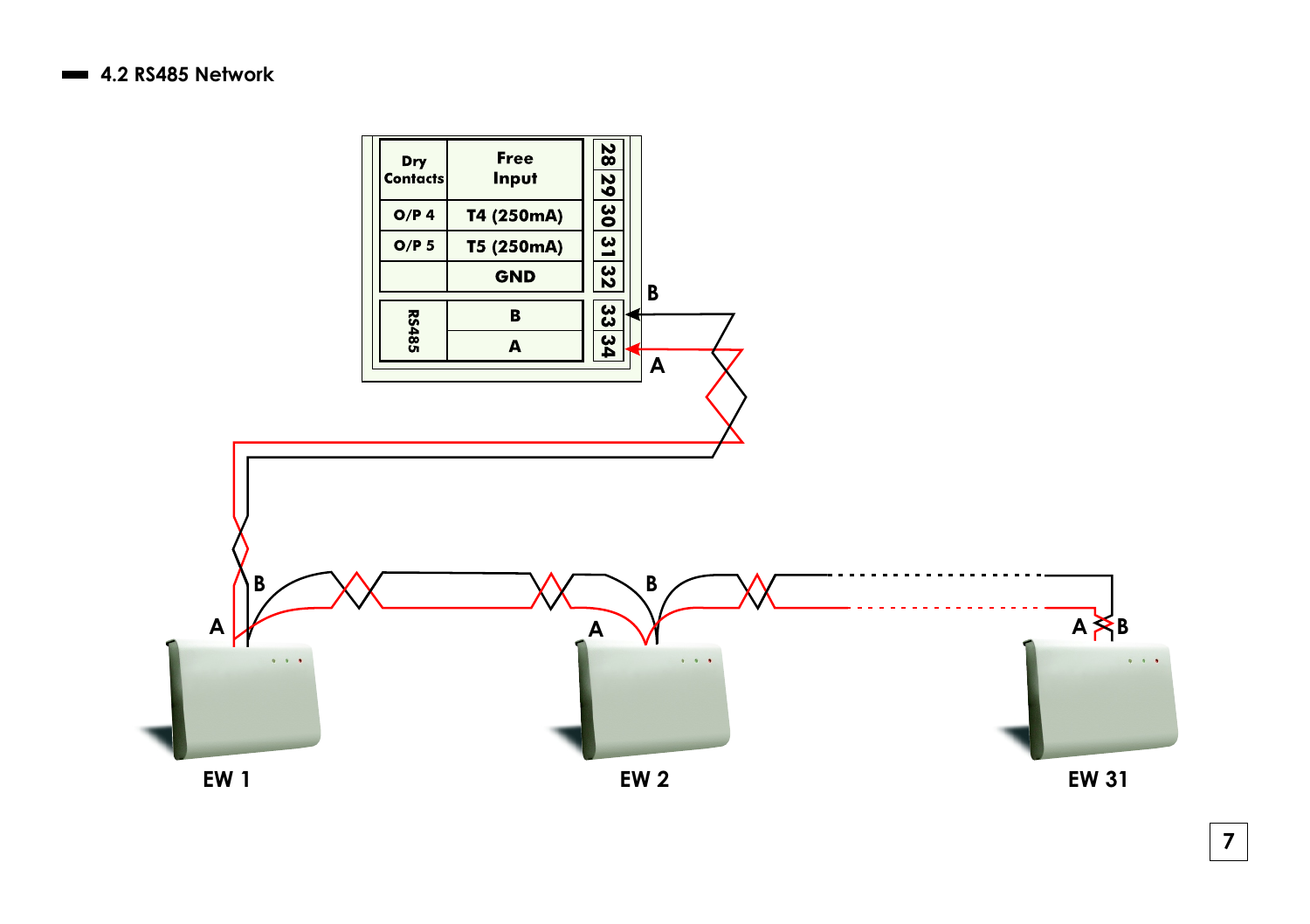#### **4.3 Termination Resistor**

For optimum performance and better communication between the end devices an appropriate value of resistors is used at both ends of the RS 485 bus. The length and other parameters of the RS485 line determine the value of the resistor to be used. O2LA and EW have on-board resistors as well as provision for attaching external resistors.

*Note: Termination resistors are to be used at both extremities of the RS485 line only in case of poor communication in networking mode.* 

*The on-board resistors, available in the O2LA and EW, have a value of 120 ohms. These on-board resistors can be connected to the line by closing the J2 Jumpers in both the O2LA and the EW units.*

*In case the on-board 120-ohm resistor does not improve communication, a resistor of a different value can be tried. Each of the O2LA and EW Installation packets contain two resistors of 1,000 and 470ohms. After making sure that the 120 ohm resistor is not connected to the line (J2 Jumpers in both O2LA and EW units are open), one of these resistors can be connected across terminals 33 and 34, i.e. terminals A & B of the RS485 bus (See the Figure below). The 1,000 ohm resistor is to be used for cable lengths of around 100 meters and the 470 ohms for cable lengths of around 500 meters.* 

*Termination Resistors connection in different configurations:*

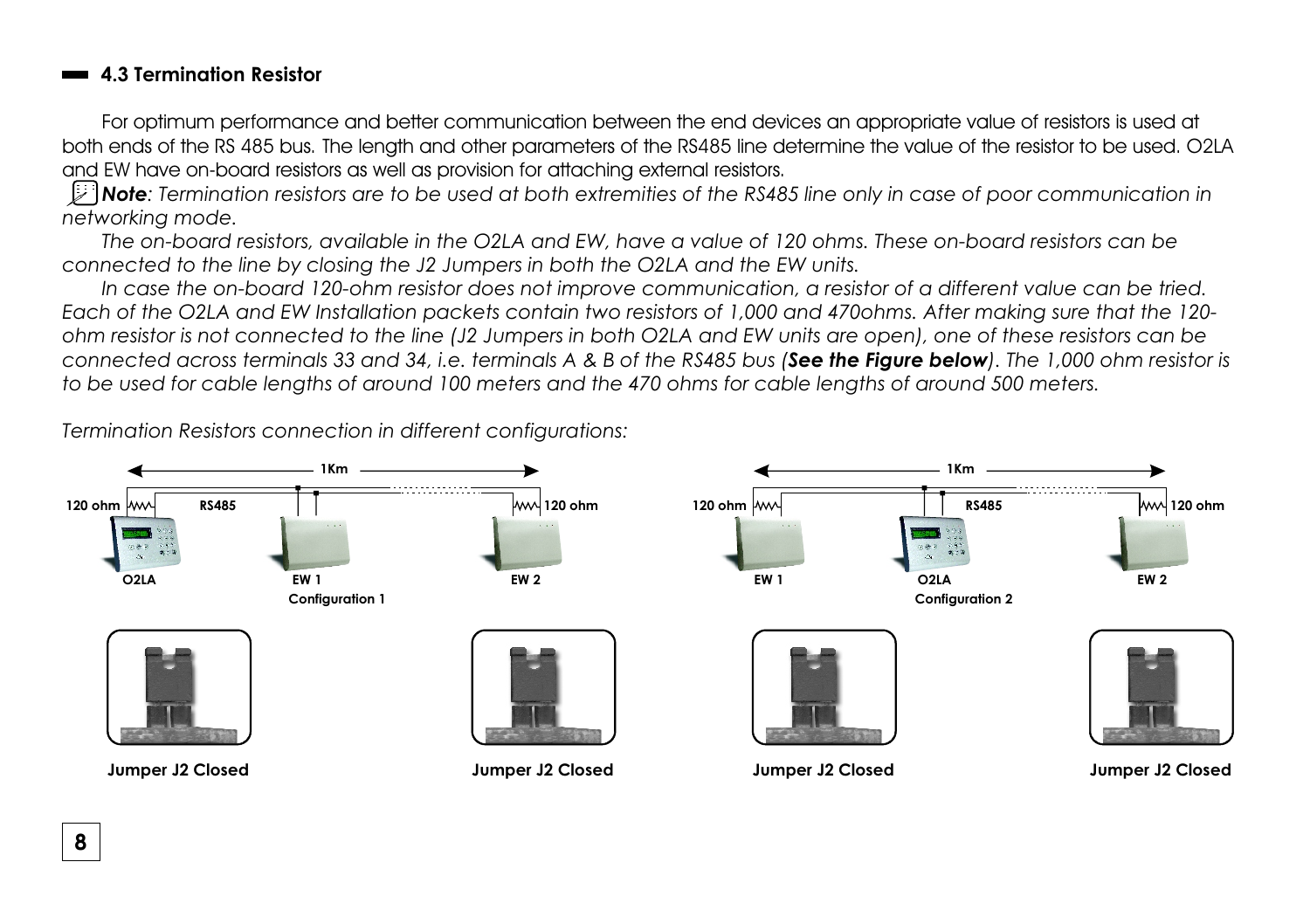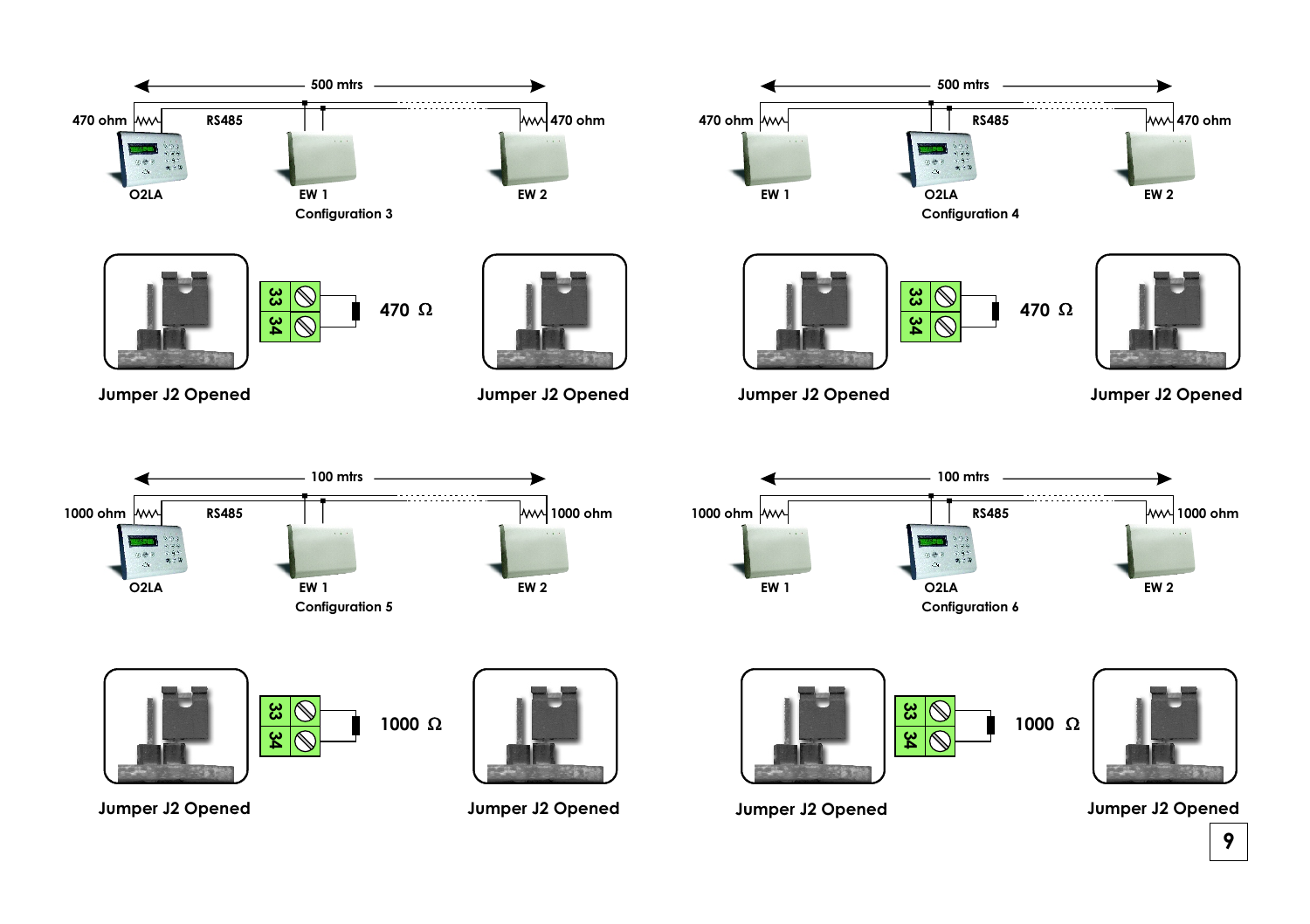# **5.0 Installation Tips**

- Complete the wiring of EW with Reader, Locks, Exit Switch etc.
- Establish RS 485 network between O2LA and EW (*refer page 7*).
- Show the programmed card (Users 000 to 979 only for the first time) in front of the reader and check for the relay operation.
- Press Exit Switch and Check for the Relay operation.

**10**

### **6.0 Assigning Peripheral Numbers or Addresses**

In order to be recognized by O2LA, each EW unit has an assigned number or "address". Peripheral numbers or addresses are assigned using dipswitches on the PCB. There is a set of 6 dipswitches in each EW, and the sixth dipswitch must always be in the OFF position.

Each dipswitch can assume one of two positions. In the figure below, in position one the switch is ON or Logic 1, In the other positions the switch is OFF or Logic 0. By positioning the switches to either ON or OFF each combination will allocate a number between 1 and 31 (31 is the maximum number of EW units that can be connected to one O2LA configuration).

*The Logic Table below illustrates how the switches represent the assigned EW peripheral numbers from 1-31.*

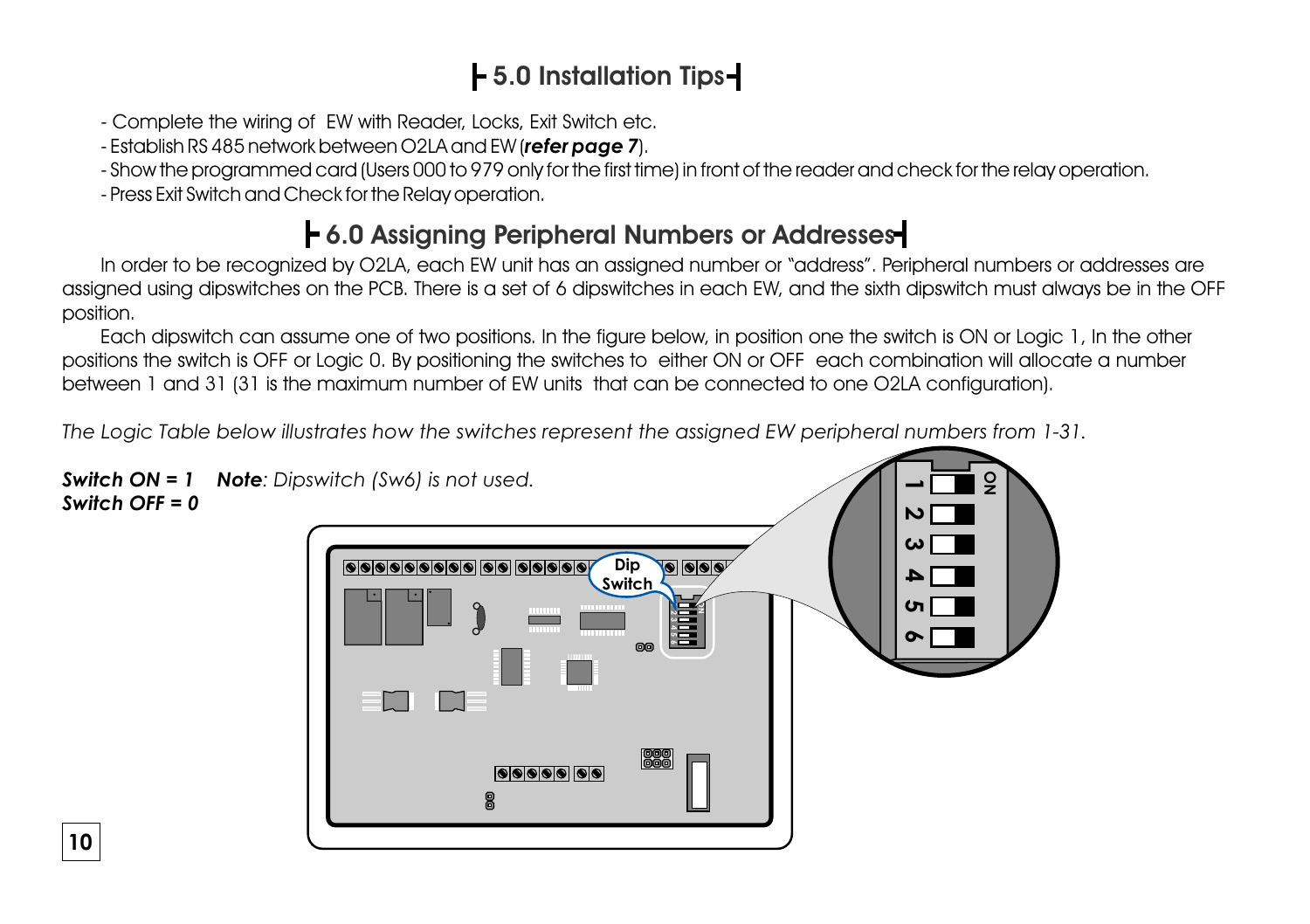| <b>EW No</b> | Sw1                                   | Sw2                                                                                                                                                                                                                                                                                                                                                                                                            | Sw3                                   | Sw4                                                                                                                                                                                                                                                                                                                                                                                                            | Sw5          | Sw6                 |
|--------------|---------------------------------------|----------------------------------------------------------------------------------------------------------------------------------------------------------------------------------------------------------------------------------------------------------------------------------------------------------------------------------------------------------------------------------------------------------------|---------------------------------------|----------------------------------------------------------------------------------------------------------------------------------------------------------------------------------------------------------------------------------------------------------------------------------------------------------------------------------------------------------------------------------------------------------------|--------------|---------------------|
| 01           | $\mathbb{I}$                          | $\mathsf{O}$                                                                                                                                                                                                                                                                                                                                                                                                   | $\mathsf 0$                           | $\hbox{O}$                                                                                                                                                                                                                                                                                                                                                                                                     | $\mathsf 0$  | $\mathsf 0$         |
| 02           | $\hbox{O}$                            | $\mathbf{I}$                                                                                                                                                                                                                                                                                                                                                                                                   | $\mathsf{O}\xspace$                   | $\hbox{O}$                                                                                                                                                                                                                                                                                                                                                                                                     | $\hbox{O}$   | $\hbox{O}$          |
| 03           | $\mathbb{I}$                          | $\begin{array}{c} \rule{0pt}{2ex} \rule{0pt}{2ex} \rule{0pt}{2ex} \rule{0pt}{2ex} \rule{0pt}{2ex} \rule{0pt}{2ex} \rule{0pt}{2ex} \rule{0pt}{2ex} \rule{0pt}{2ex} \rule{0pt}{2ex} \rule{0pt}{2ex} \rule{0pt}{2ex} \rule{0pt}{2ex} \rule{0pt}{2ex} \rule{0pt}{2ex} \rule{0pt}{2ex} \rule{0pt}{2ex} \rule{0pt}{2ex} \rule{0pt}{2ex} \rule{0pt}{2ex} \rule{0pt}{2ex} \rule{0pt}{2ex} \rule{0pt}{2ex} \rule{0pt}{$ | $\mathsf{O}\xspace$                   | $\hbox{O}$                                                                                                                                                                                                                                                                                                                                                                                                     | $\mathsf{O}$ | $\mathsf{O}\xspace$ |
| 04           | $\mathsf 0$                           | $\mathsf{O}$                                                                                                                                                                                                                                                                                                                                                                                                   | $\begin{array}{c} \hline \end{array}$ | $\hbox{O}$                                                                                                                                                                                                                                                                                                                                                                                                     | $\hbox{O}$   | $\mathsf{O}\xspace$ |
| 05           | $\mathbb{I}$                          | $\hbox{O}$                                                                                                                                                                                                                                                                                                                                                                                                     | $\mathbb{I}$                          | $\mathsf 0$                                                                                                                                                                                                                                                                                                                                                                                                    | $\mathsf 0$  | $\mathsf{O}\xspace$ |
| 06           | $\mathsf 0$                           | $\mathbb{I}$                                                                                                                                                                                                                                                                                                                                                                                                   | $\mathbb{I}$                          | $\mathsf 0$                                                                                                                                                                                                                                                                                                                                                                                                    | $\mathsf 0$  | $\mathsf 0$         |
| 07           | $\mathbb{I}$                          | $\begin{array}{c} \rule{0pt}{2ex} \rule{0pt}{2ex} \rule{0pt}{2ex} \rule{0pt}{2ex} \rule{0pt}{2ex} \rule{0pt}{2ex} \rule{0pt}{2ex} \rule{0pt}{2ex} \rule{0pt}{2ex} \rule{0pt}{2ex} \rule{0pt}{2ex} \rule{0pt}{2ex} \rule{0pt}{2ex} \rule{0pt}{2ex} \rule{0pt}{2ex} \rule{0pt}{2ex} \rule{0pt}{2ex} \rule{0pt}{2ex} \rule{0pt}{2ex} \rule{0pt}{2ex} \rule{0pt}{2ex} \rule{0pt}{2ex} \rule{0pt}{2ex} \rule{0pt}{$ | $\mathbb{I}$                          | $\mathsf{O}$                                                                                                                                                                                                                                                                                                                                                                                                   | $\mathsf 0$  | $\mathsf{O}\xspace$ |
| 08           | $\mathsf 0$                           | $\mathsf{O}$                                                                                                                                                                                                                                                                                                                                                                                                   | $\mathsf 0$                           | $\mathbb{I}$                                                                                                                                                                                                                                                                                                                                                                                                   | $\mathsf{O}$ | $\mathsf{O}\xspace$ |
| 09           | $\mathbb{I}$                          | $\hbox{O}$                                                                                                                                                                                                                                                                                                                                                                                                     | $\mathsf 0$                           | $\mathbb{I}$                                                                                                                                                                                                                                                                                                                                                                                                   | $\hbox{O}$   | $\mathsf{O}\xspace$ |
| $10\,$       | $\mathsf{O}$                          | $\mathbb{I}$                                                                                                                                                                                                                                                                                                                                                                                                   | $\mathsf{O}\xspace$                   | $\mathsf{l}$                                                                                                                                                                                                                                                                                                                                                                                                   | $\mathsf 0$  | $\mathsf{O}\xspace$ |
| 11           | $\mathbb{I}$                          | $\begin{array}{c} \hline \end{array}$                                                                                                                                                                                                                                                                                                                                                                          | $\mathsf{O}\xspace$                   | $\begin{array}{c} \rule{0pt}{2ex} \rule{0pt}{2ex} \rule{0pt}{2ex} \rule{0pt}{2ex} \rule{0pt}{2ex} \rule{0pt}{2ex} \rule{0pt}{2ex} \rule{0pt}{2ex} \rule{0pt}{2ex} \rule{0pt}{2ex} \rule{0pt}{2ex} \rule{0pt}{2ex} \rule{0pt}{2ex} \rule{0pt}{2ex} \rule{0pt}{2ex} \rule{0pt}{2ex} \rule{0pt}{2ex} \rule{0pt}{2ex} \rule{0pt}{2ex} \rule{0pt}{2ex} \rule{0pt}{2ex} \rule{0pt}{2ex} \rule{0pt}{2ex} \rule{0pt}{$ | $\mathsf 0$  | $\mathsf 0$         |
| 12           | $\mathsf 0$                           | $\mathsf{O}$                                                                                                                                                                                                                                                                                                                                                                                                   | $\mathbf{I}$                          | $\begin{array}{c} \rule{0pt}{2ex} \rule{0pt}{2ex} \rule{0pt}{2ex} \rule{0pt}{2ex} \rule{0pt}{2ex} \rule{0pt}{2ex} \rule{0pt}{2ex} \rule{0pt}{2ex} \rule{0pt}{2ex} \rule{0pt}{2ex} \rule{0pt}{2ex} \rule{0pt}{2ex} \rule{0pt}{2ex} \rule{0pt}{2ex} \rule{0pt}{2ex} \rule{0pt}{2ex} \rule{0pt}{2ex} \rule{0pt}{2ex} \rule{0pt}{2ex} \rule{0pt}{2ex} \rule{0pt}{2ex} \rule{0pt}{2ex} \rule{0pt}{2ex} \rule{0pt}{$ | $\mathsf{O}$ | $\mathsf 0$         |
| $13\,$       | $\mathbb{I}$                          | $\hbox{O}$                                                                                                                                                                                                                                                                                                                                                                                                     | $\begin{array}{c} \hline \end{array}$ | $\begin{array}{c} \rule{0pt}{2ex} \rule{0pt}{2ex} \rule{0pt}{2ex} \rule{0pt}{2ex} \rule{0pt}{2ex} \rule{0pt}{2ex} \rule{0pt}{2ex} \rule{0pt}{2ex} \rule{0pt}{2ex} \rule{0pt}{2ex} \rule{0pt}{2ex} \rule{0pt}{2ex} \rule{0pt}{2ex} \rule{0pt}{2ex} \rule{0pt}{2ex} \rule{0pt}{2ex} \rule{0pt}{2ex} \rule{0pt}{2ex} \rule{0pt}{2ex} \rule{0pt}{2ex} \rule{0pt}{2ex} \rule{0pt}{2ex} \rule{0pt}{2ex} \rule{0pt}{$ | $\mathsf 0$  | $\mathsf{O}\xspace$ |
| $14$         | $\hbox{O}$                            | $\begin{array}{c} \rule{0pt}{2ex} \rule{0pt}{2ex} \rule{0pt}{2ex} \rule{0pt}{2ex} \rule{0pt}{2ex} \rule{0pt}{2ex} \rule{0pt}{2ex} \rule{0pt}{2ex} \rule{0pt}{2ex} \rule{0pt}{2ex} \rule{0pt}{2ex} \rule{0pt}{2ex} \rule{0pt}{2ex} \rule{0pt}{2ex} \rule{0pt}{2ex} \rule{0pt}{2ex} \rule{0pt}{2ex} \rule{0pt}{2ex} \rule{0pt}{2ex} \rule{0pt}{2ex} \rule{0pt}{2ex} \rule{0pt}{2ex} \rule{0pt}{2ex} \rule{0pt}{$ | $\mathbb{I}$                          | $\mathbb{I}$                                                                                                                                                                                                                                                                                                                                                                                                   | $\hbox{O}$   | $\mathsf{O}\xspace$ |
| $15\,$       | $\begin{array}{c} \hline \end{array}$ | $\begin{array}{c} \hline \end{array}$                                                                                                                                                                                                                                                                                                                                                                          | $\mathbf{I}$                          | $\mathbb{I}$                                                                                                                                                                                                                                                                                                                                                                                                   | $\mathsf 0$  | $\mathsf 0$         |
| $16$         | $\mathsf 0$                           | $\mathsf{O}$                                                                                                                                                                                                                                                                                                                                                                                                   | $\mathsf{O}\xspace$                   | $\mathsf 0$                                                                                                                                                                                                                                                                                                                                                                                                    | $\mathbb{I}$ | $\mathsf 0$         |
| 17           | $\mathbf{I}$                          | $\mathbf 0$                                                                                                                                                                                                                                                                                                                                                                                                    | $\mathsf{O}\xspace$                   | $\hbox{O}$                                                                                                                                                                                                                                                                                                                                                                                                     | $\mathbb{I}$ | $\mathsf{O}\xspace$ |
| $18\,$       | $\mathsf 0$                           | $\mathbb{I}$                                                                                                                                                                                                                                                                                                                                                                                                   | $\mathsf{O}\xspace$                   | $\hbox{O}$                                                                                                                                                                                                                                                                                                                                                                                                     | $\mathbb{I}$ | $\mathsf{O}\xspace$ |
| $19$         | $\mathbb{I}$                          | $\begin{array}{c} \rule{0pt}{2ex} \rule{0pt}{2ex} \rule{0pt}{2ex} \rule{0pt}{2ex} \rule{0pt}{2ex} \rule{0pt}{2ex} \rule{0pt}{2ex} \rule{0pt}{2ex} \rule{0pt}{2ex} \rule{0pt}{2ex} \rule{0pt}{2ex} \rule{0pt}{2ex} \rule{0pt}{2ex} \rule{0pt}{2ex} \rule{0pt}{2ex} \rule{0pt}{2ex} \rule{0pt}{2ex} \rule{0pt}{2ex} \rule{0pt}{2ex} \rule{0pt}{2ex} \rule{0pt}{2ex} \rule{0pt}{2ex} \rule{0pt}{2ex} \rule{0pt}{$ | $\mathsf{O}\xspace$                   | $\mathsf 0$                                                                                                                                                                                                                                                                                                                                                                                                    | $\,$ $\,$    | $\mathsf 0$         |
| 20           | $\mathsf 0$                           | $\hbox{O}$                                                                                                                                                                                                                                                                                                                                                                                                     | $\mathbb{I}$                          | $\mathsf{O}$                                                                                                                                                                                                                                                                                                                                                                                                   | 1            | $\mathsf{O}\xspace$ |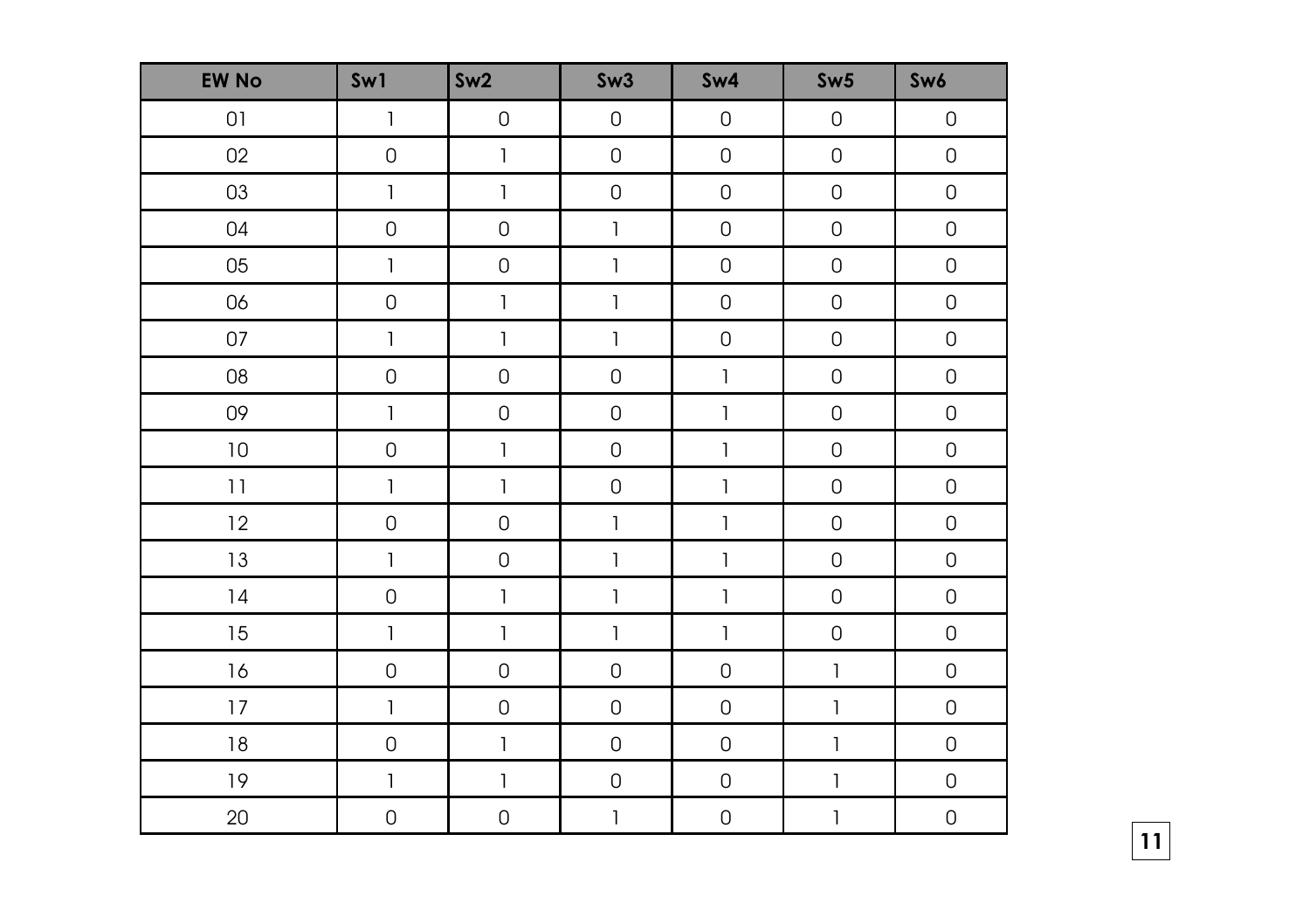| <b>EW No</b> | Sw1            | Sw2          | Sw3            | Sw4          | Sw5 | Sw6                 |
|--------------|----------------|--------------|----------------|--------------|-----|---------------------|
| 21           |                | $\mathsf{O}$ |                | $\mathsf{O}$ | 1   | $\mathsf 0$         |
| 22           | 0              |              |                | $\mathbf 0$  | 1   | $\mathbf 0$         |
| 23           | 1              |              | 0              | $\mathbf 0$  | 1   | 0                   |
| 24           | $\mathbf 0$    | $\mathsf 0$  | 0              | 1            | 1   | $\mathbf 0$         |
| 25           |                | $\Omega$     | $\Omega$       |              |     | $\mathbf 0$         |
| 26           | $\overline{0}$ |              |                |              |     | $\mathsf{O}$        |
| 27           |                |              |                |              |     | 0                   |
| 28           | $\mathsf 0$    | $\mathbf 0$  |                |              | 1   | $\mathbf 0$         |
| 29           |                | $\mathbf 0$  | $\overline{0}$ |              |     | $\mathbf 0$         |
| 30           | $\mathsf 0$    |              | $\overline{0}$ |              |     | $\mathsf{O}\xspace$ |
| 31           |                |              | 0              |              | 1   | $\mathsf{O}$        |

*Note: 1. For programming purposes the number and location of each EW should be noted.*

 *2.O2LA automatically identifies EW units connected to the RS485 network, through their addresses. After an EW unit is deleted it will take 2 - 3 minutes for O2LA to register it in memory.*

## **7.0 Programming Tips**

- Set the dipswitch address of the EW (*refer Page 10*).
- Wait for a minute, polling time for RS485 communication.
- Check for YELLOW LED flickering, for correct communication.
- Assign outputs, Refer setup menu in O2LA manual.

*Note: Default value of Output 1, Output 2 is 1second (refer page 2)*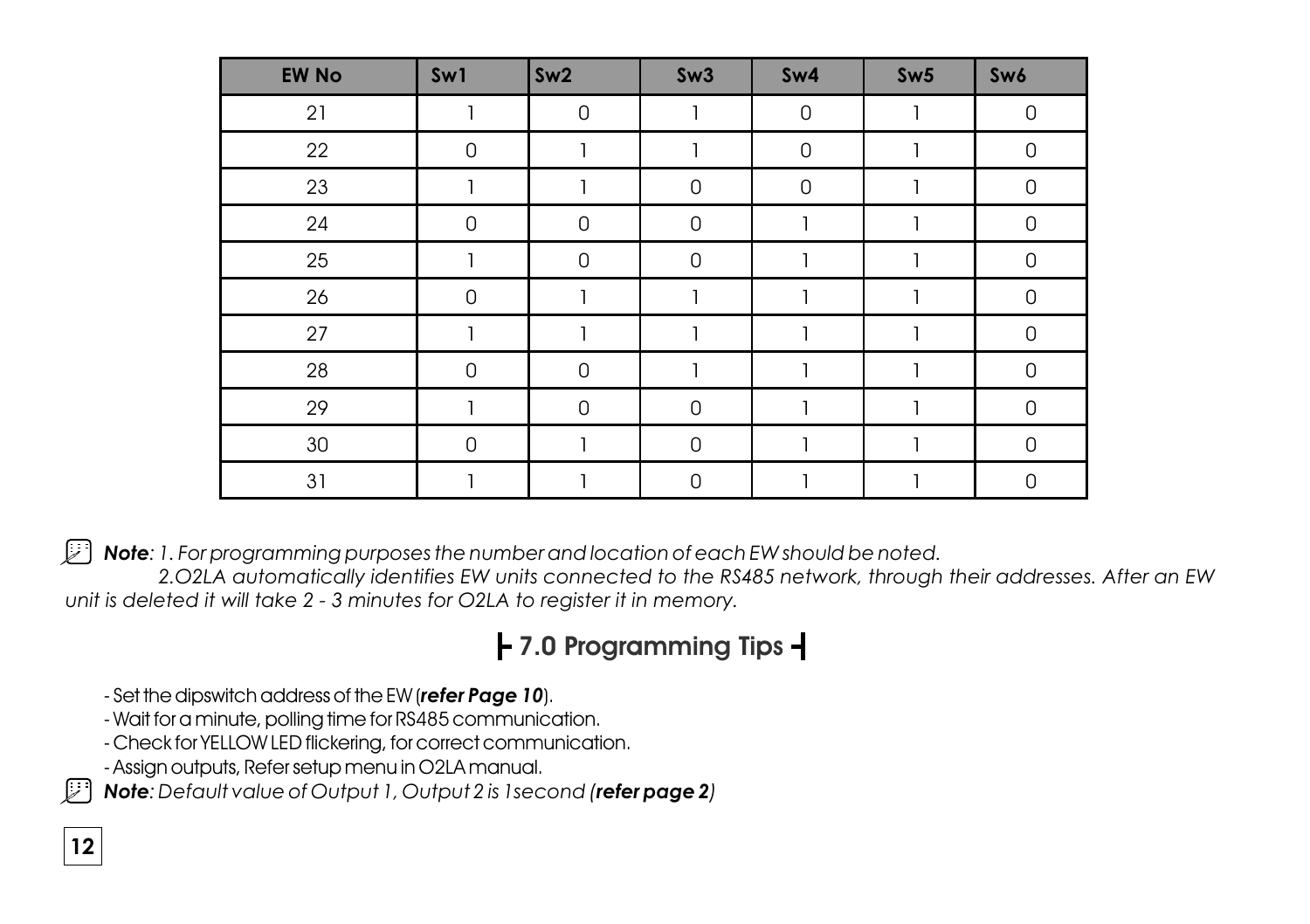### **8.0 Electrical Environment**

Do not install the unit near electrical generators and motors, power lines or television receivers, etc. or any appliance that emits strong electrical / magnetic fields or radio frequency radiation, all of which can adversely affect system communications.

*Caution: Electrical & magnetic disturbances can also affect the functionality of the system through cables installed in direct proximity. The system should be wired (cabled) correctly, observing normal precautions, to avoid such disturbances.*

*Note: The EW has a 500 mA resetable fuse on the PCB, which will protect the circuit if a wrong voltage is applied. The fuse will blow immediately if (a) beyond rated voltage (12 -15 V DC) is applied (b) if an AC voltage is applied.*

**举 Tip**: Two spare fuses are provided in the installation hardware kit.

# **9.0 Earthing**

Several layers of protection are provided against transient voltages from static discharge, lightning and power supply spikes. For protection to be fully effective, earthing of the housing should be done properly. Use 16 AWG or heavier cable and keep the cable length as short as possible.

### **10.0 Extreme Case of System Usage**

second. However, in the extreme case when an O2LA system has 64 doors connected through the RS485 network, and cards are presented at all 64 readers simultaneously, there will be a maximum delay of up to 3 seconds.Time taken for polling each reader will Under normal conditions of usage, the time taken for the system to authenticate a card and release the door will be well under 1 account for the delay.

## **11.0 Trouble Shooting**

- RS 485 is not communicating
- Check for Dipswitch address of all the EW's. Two EW's should not have the same address.
- Check for wiring, it should be in Daisy chain style.
- Put termination Resistor.
- Examine the cable routing, avoid high voltage lines.
- Use shielded cable & ground the shield at both ends of Rs485.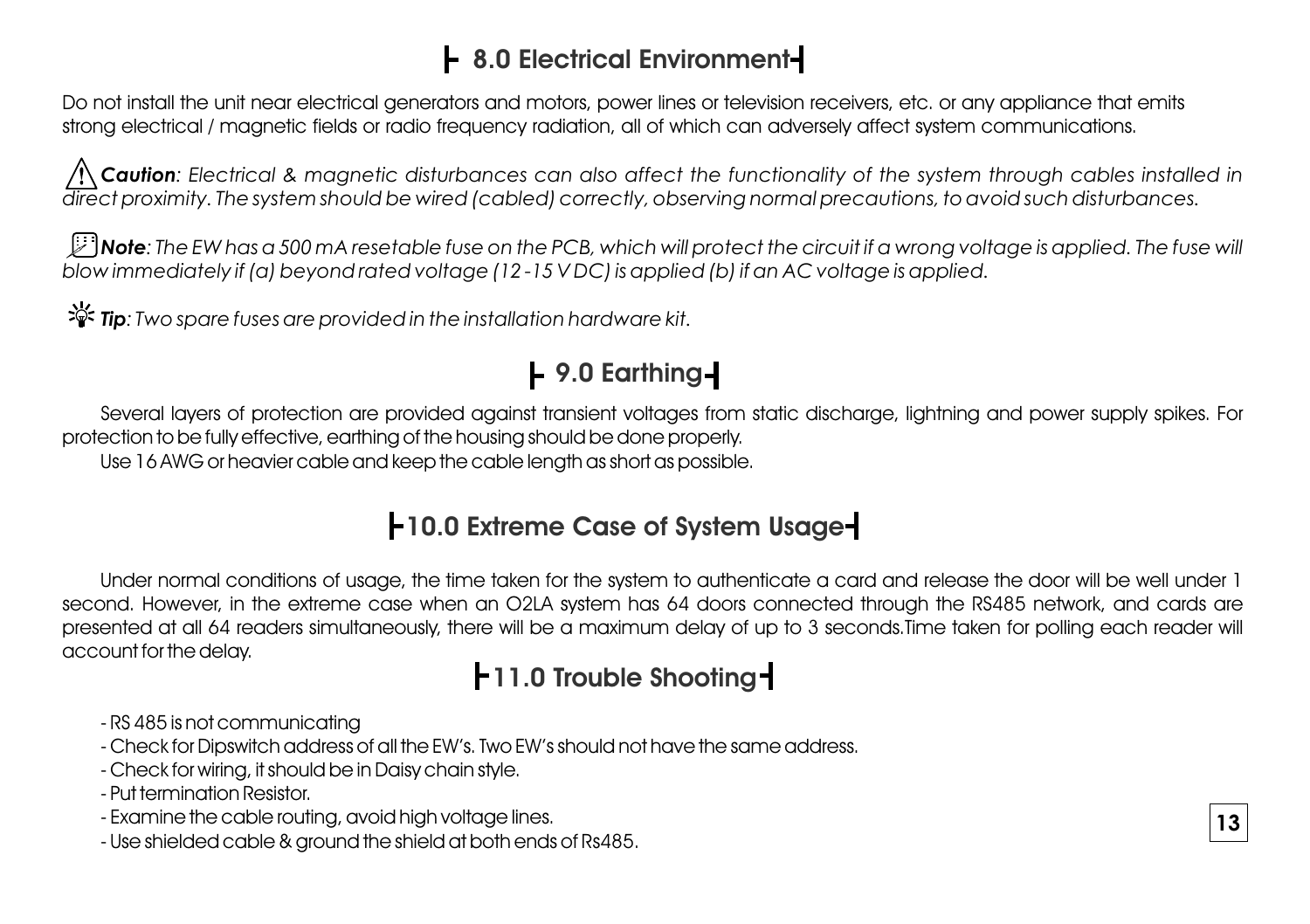

### **Limited Warranty**

Sy Tech Engineering Pvt. Ltd., manufacturer of XPR brand of products, hereafter called XPR, warrants its products to be free from defects in material and workmanship, according to the following terms and conditions:

- 1. The limited warranty provided for the Product shall be for 24 months (except for batteries and the housing) beginning from the date of shipment.
- 2. During the limited warranty period, XPR or its authorised service network will repair or replace, at XPR's option, any Defective product or parts thereof with new or refurbished replacement items, and return the Product to the Customer in working condition.
- 3. Any repaired or replaced Product will be warranted for the balance of the original warranty period.
- 4. The Customer must provide this warranty card along with the product, when dispatching to XPR.
- 5. Transportation, insurance, delivery and handling charges incurred in the transport of the Product to and from XPR or Its authorised service center will be borne by the Customer.
- 6. Any expenses incurred relating to uninstalling or reinstalling the Product are not covered under this Limited Warranty.
- 7. The warranty ceases to exist if any of the following conditions are applicable:
	- (a) The Product has been subject to any of the following: abnormal use, abnormal condition, improper storage, exposure to excessive moisture, dampness, temperature or other such environmental conditions, unauthorised modifications, connections or repair including but not limited to use of unauthorised parts, misuse, neglect, Abuse, sabotage tampering, accident, alteration, improper installation, Acts of God or other acts which are beyond reasonable control of XPR.
	- (b) The Product is presented for repair after the applicable limited warranty period. In this case XPR's normal service policies shall apply and the Customer will be charged accordingly.
	- (c) The Product serial number or the accessory date code has been removed, defaced or altered.
	- (d) The defect or damage was caused by defective function of other Products used with or connected to an Accessory unfit for use with XPR or used in other than its intended use.
	- (e) The Customer will be billed for any parts or labor charges not covered by this limited warranty.